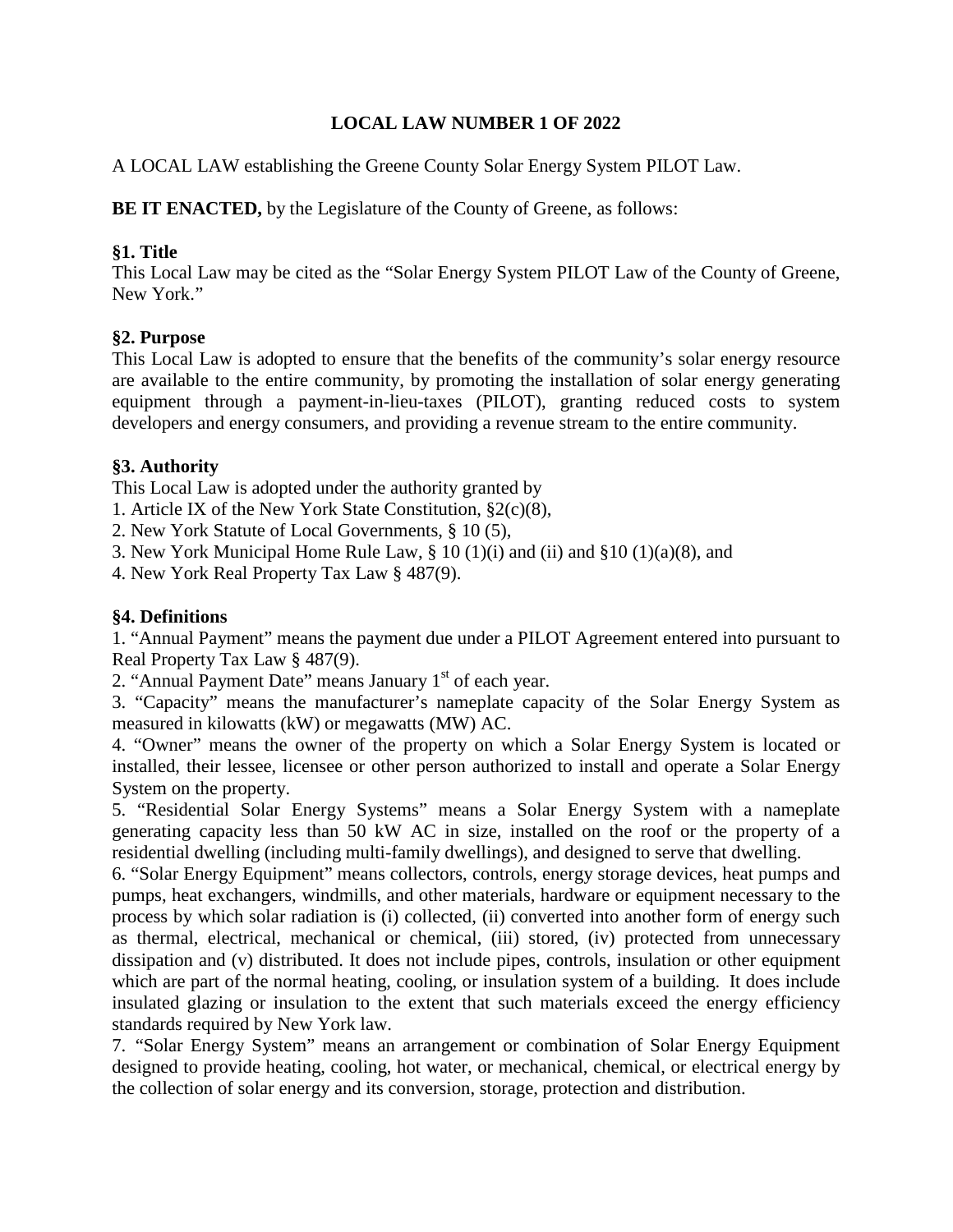### **§5. PILOT Required**

1. The owner of a property on which a Solar Energy System is located or installed (including any improvement, reconstruction, or replacement thereof), shall enter into a PILOT Agreement with the County of Greene consistent with the terms of this Local Law, excepting

a) Residential Solar Energy Systems

b) Solar Energy Systems that do not seek or qualify for an exemption from real property taxes pursuant to Real Property Tax Law § 487(4).

2. The Lessee or licensee of any owner of a property required to enter into a PILOT Agreement by this section, which owns or controls the Solar Energy System, may enter into the PILOT Agreement on behalf of the owner of the property.

3. Upon receipt of any notification from an owner or other person of intent to install a Solar Energy System, the Greene County Administrator or his/her designee shall immediately, but in no case more than sixty days after receipt of the notification, notify the owner or other person or party of the requirement to enter into a PILOT Agreement pursuant to the terms of this Local Law.

4. Nothing in this Local Law shall exempt any requirement for compliance with state and local codes for the installation of any solar energy equipment or a solar energy system, or authorize the installation of any solar energy equipment or a solar energy system. All solar energy systems must file a Real Property Tax Exemption application pursuant to Real Property Tax Law § 487 to receive a tax exemption.

### **§6. Contents of PILOT Agreements**

1. Each PILOT Agreement entered into shall include

a) Name and contact information of the Owner or other party authorized to act upon behalf of the Owner of the Solar Energy System.

b) The Tax ID for each parcel or portion of a parcel on which the Solar Energy System will be located.

c) A requirement for fifteen successive annual payments, to be paid commencing on the first Annual Payment Date after the effective date of the Real Property Tax Exemption granted pursuant to Real Property Tax Law § 487.

d) The Capacity of the Solar Energy System, and that if after the Commencement Date, the Capacity is increased as a result of the replacement or upgrade of existing Project equipment or property or the addition of new Project equipment or property, the Annual Payments shall be increased on a pro rata basis for the remaining years of the Agreement.